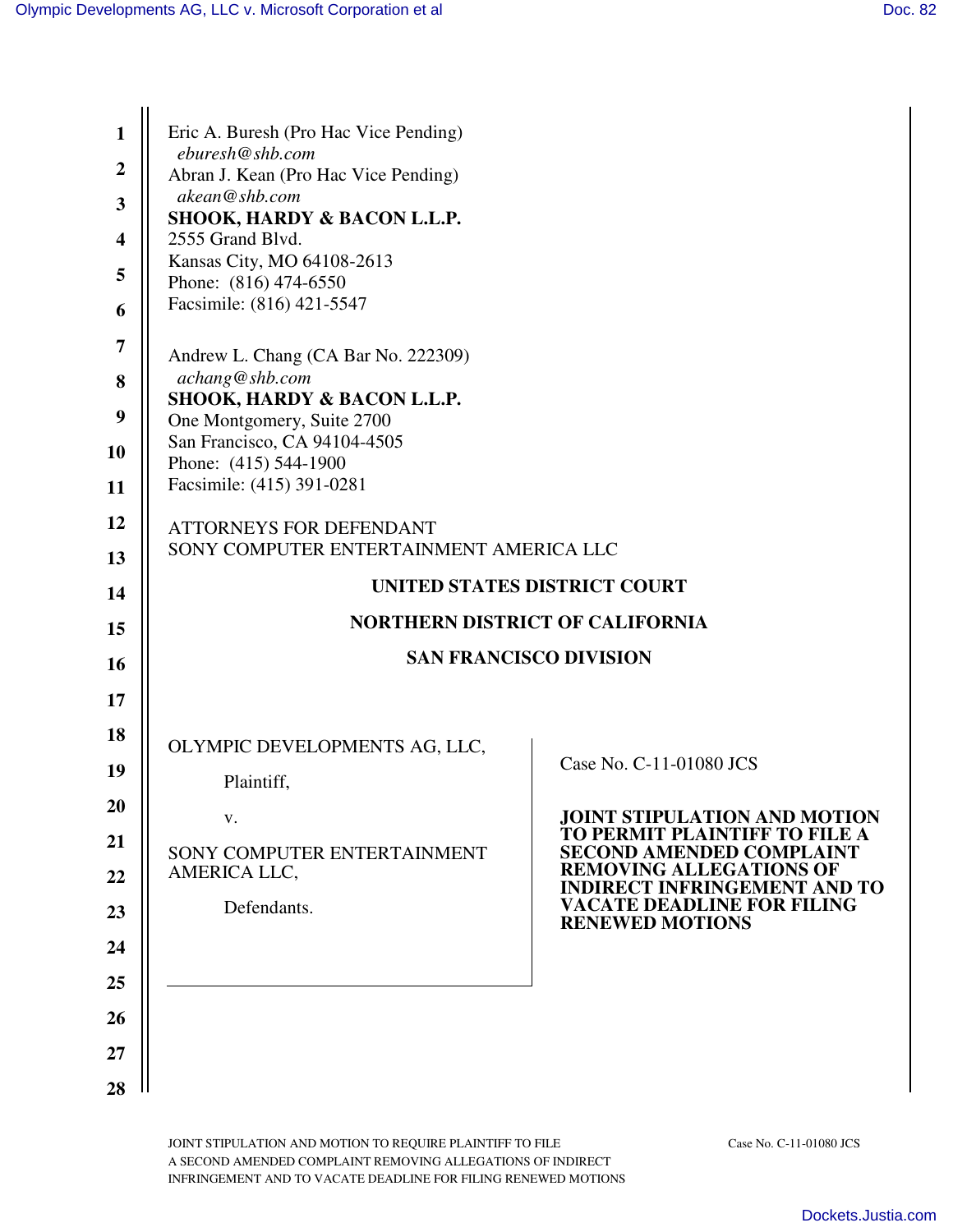| $\mathbf{1}$            | Pursuant to Civil L.R. 7-12 and Federal Rule of Civil Procedure $15(a)(2)$ , Plaintiff             |  |  |
|-------------------------|----------------------------------------------------------------------------------------------------|--|--|
| $\boldsymbol{2}$        | Olympic Developments AG, LLC ("Plaintiff") and Defendant Sony Computer Entertainment               |  |  |
| 3                       | America LLC ("SCEA") (jointly, the "Parties"), by and through their respective counsel, hereby     |  |  |
| $\overline{\mathbf{4}}$ | agree and stipulate that Plaintiff be permitted to file a Second Amended Complaint on or before    |  |  |
| 5                       | Monday, April 25, 2011 that omits any and all claims of indirect infringement (including           |  |  |
| 6                       | induced infringement and contributory infringement). Further, Plaintiff and Defendant hereby       |  |  |
| $\overline{7}$          | stipulate and agree that the April 25, 2011 deadline for Defendant to file renewed motions or      |  |  |
| 8                       | otherwise respond to Plaintiff's First Amended Complaint be vacated. Finally, Plaintiff and        |  |  |
| $\boldsymbol{9}$        | Defendant hereby stipulate and agree that Defendant will not be required to file an Answer or      |  |  |
| 10                      | other responsive pleadings to Plaintiff's forthcoming Second Amended Complaint until 14 days       |  |  |
| 11                      | after service of the Second Amended Complaint, pursuant to Federal Rule of Civil Procedure         |  |  |
| 12                      | $15(a)(3)$ . In support of the Parties' stipulation, the Parties state as follows:                 |  |  |
| 13                      | 1.<br>Plaintiff filed the present action in the Central District of California on                  |  |  |
| 14                      | September 28, 2010 (Case No. CV10-07237, Dkt. No. 1) and served SCEA with the Summons              |  |  |
| 15                      | and Complaint on September 30, 2010 (Case No. CV10-07237, Dkt No. 10). On November 18,             |  |  |
| 16                      | 2010, Plaintiff filed a First Amended Complaint (Case No. CV10-07237, Dkt. No. 34), and a          |  |  |
| 17                      | corresponding new Complaint related to SCEA and other Defendants (Case No. 2:10-CV-                |  |  |
| 18                      | 08874, Dkt. No. 1). On January 6, 2011, SCEA and other Defendants filed a motion to dismiss        |  |  |
| 19                      | Plaintiff's claim of indirect infringement (Case No. 2:10-CV-08874, Dkt. No. 39)                   |  |  |
| 20                      | Before deciding Defendants' motion to dismiss Plaintiff's indirect infringement<br>2.              |  |  |
| 21                      | claim, the Central District ordered the case against SCEA transferred to the Northern District of  |  |  |
| 22                      | California, San Francisco Division, pursuant to the Parties' stipulation on February 28, 2011      |  |  |
| 23                      | (Case No. 2:10-CV-08874, Dkt. No. 66). In that Order, the Central District stated that "SCEA       |  |  |
| 24                      | shall have 14 days from the docketing of those claims in the Northern District of California to    |  |  |
| 25                      | file a renewed version of the Motion to Dismiss (which may include new arguments and               |  |  |
| 26                      | authorities) or otherwise respond to the First Amended Complaint." <i>Id.</i> The present case was |  |  |
| 27                      | docketed in the Northern District of California on March 11, 2011 (Dkt. Nos. 68, 70). The          |  |  |
| 28                      |                                                                                                    |  |  |

II JOINT STIPULATION AND MOTION TO REQUIRE PLAINTIFF TO FILE Case No. C 11-01080 JCS A SECOND AMENDED COMPLAINT REMOVING ALLEGATIONS OF INDIRECT INFRINGEMENT AND TO VACATE DEADLINE FOR FILING RENEWED MOTION TO DISMISS INDIRECT INFRINGEMENT CLAIMS.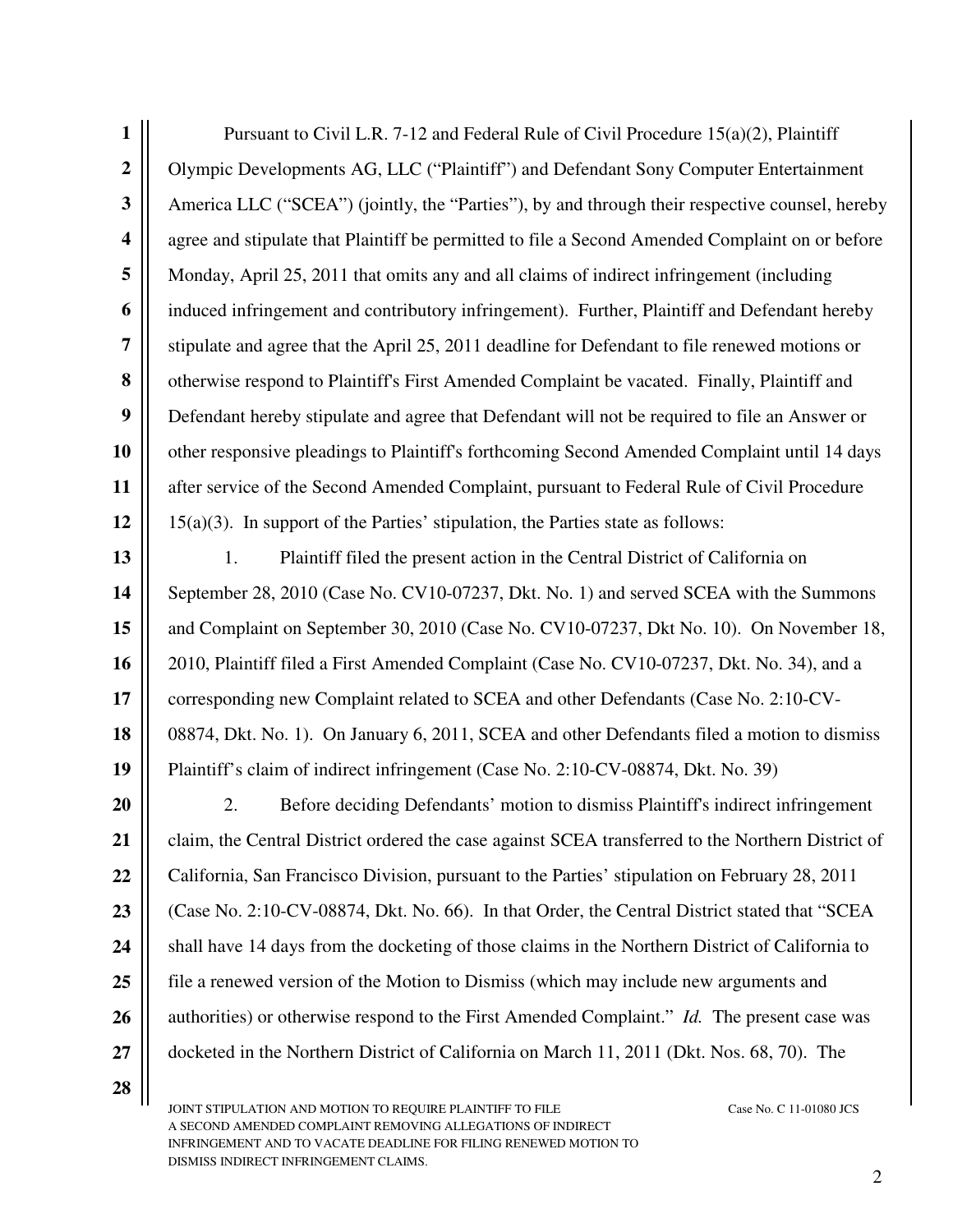**1 2 3** Parties stipulated on March 25, 2011 that SCEA shall have until April 25, 2011 to file a renewed version of its motion to dismiss or otherwise respond to Plaintiff's First Amended Complaint. (Dkt Nos. 72, 73).

**4 5 6 7 8 9 10 11 12** 3. Since the present case was transferred to this Court, the Parties have met and conferred and agreed that Plaintiff will file a Second Amended Complaint on or before April 25, 2011, and will therein omit any and all claims of indirect infringement (including induced infringement and contributory infringement). Plaintiff's previous claims of indirect infringement are to be stricken. The Parties also agreed after conferring that the April 25, 2011 deadline to file renewed motions regarding Plaintiff's indirect infringement allegations should be vacated. The Parties also agreed that pursuant to Federal Rule of Civil Procedure  $15(a)(3)$ , Defendants shall have until 14 days after Plaintiff files its Second Amended Complaint to Answer or otherwise file responsive pleadings or motions, including renewed motions.

**13 14 15 16 17 18 19 20** WHEREFORE, the Parties, through their respective counsel, hereby stipulate to and request this Court to enter an Order vacating the April 25, 2011 deadline for SCEA to file renewed motions regarding Plaintiff's indirect infringement allegations, ordering Plaintiff to file a Second Amended Complaint removing any and all allegations of indirect infringement (including induced infringement and contributory infringement) no later than April 25, 2011, and establishing the date for SCEA to file an Answer or other responsive pleadings or motions to Plaintiff's Second Amended Complaint at 14 days after the Second Amended Complaint is filed.

[REMAINDER OF PAGE LEFT INTENTIONALLY BLANK]

JOINT STIPULATION AND MOTION TO REQUIRE PLAINTIFF TO FILE Case No. C 11-01080 JCS A SECOND AMENDED COMPLAINT REMOVING ALLEGATIONS OF INDIRECT INFRINGEMENT AND TO VACATE DEADLINE FOR FILING RENEWED MOTION TO DISMISS INDIRECT INFRINGEMENT CLAIMS.

**21**

**22**

**23**

**24**

**25**

**26**

**27**

**28**

3